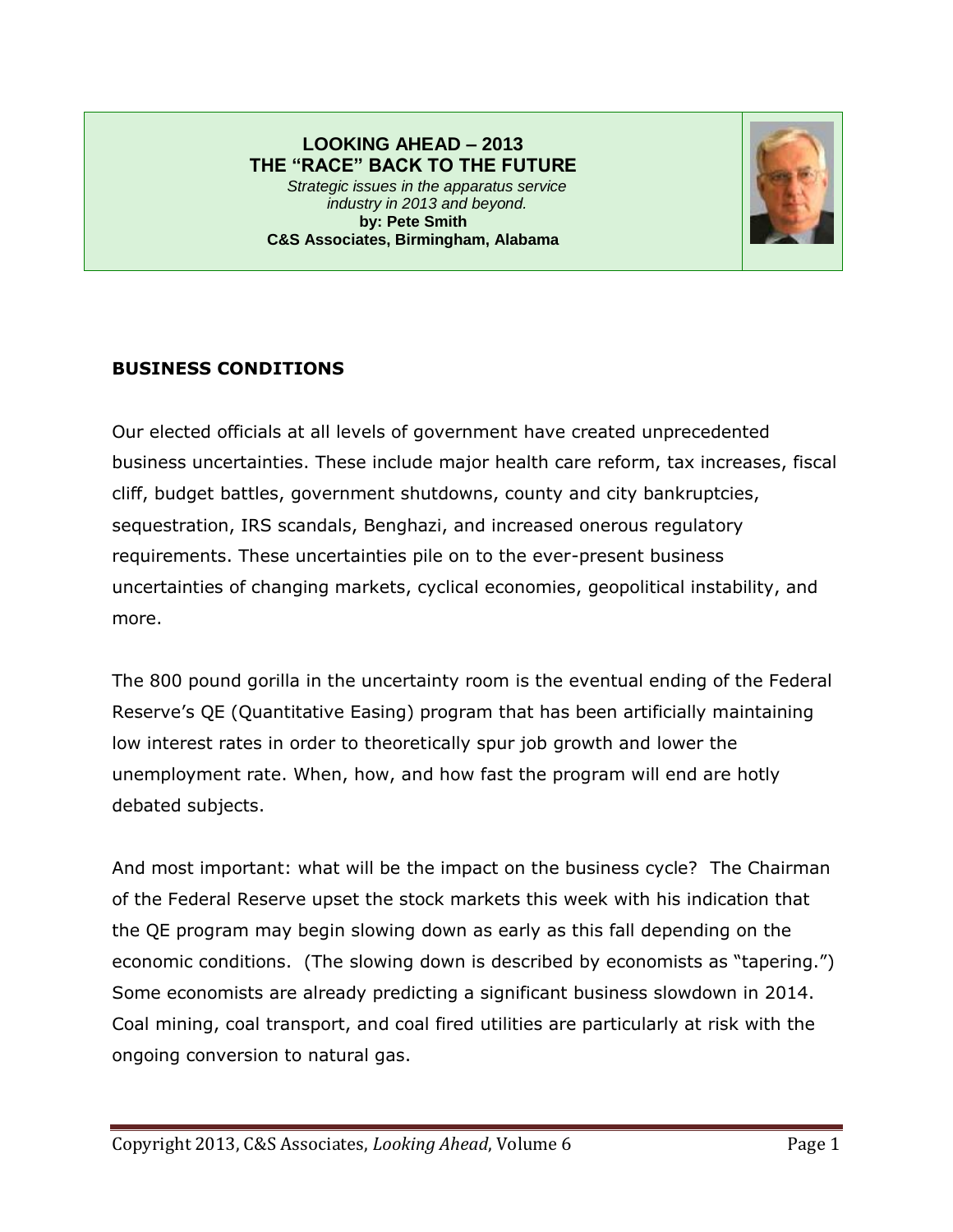As these uncertainties pulsate through the economy, they directly impact your business. Impact areas include increases in health care costs, higher taxes, and the added costs for conforming to new OSHA, EEOC, EPA and other regulations. Indirectly, they impact your business through your customers' uncertainties to make capital expenditures and discretionary maintenance and repair expenditures.

The latest Federal Reserve forecast has the United State Gross Domestic Product (GDP) growing between 2.3% and 2.6% in 2013. The electrical apparatus service industry appears to be ahead of this growth rate – at least year-to-date.

The re-emergence of domestic manufacturing and the further investment in energy independence particularly in wind power, fracking, and the switch from oil and coal to natural gas are some of the main drivers propelling growth in the electrical apparatus service industry today and next couple of years.

# **HISTORICAL ACQUISITION RACE**

As a result, we are seeing an acceleration of an old trend in the industry: the acquisition of multiple shops under one corporate umbrella. To understand this renewal, we need to look at the acquisition race from 1976-1983: yes, over three decades ago.

A short history will explain this look in the rear view mirror. The 1973-1975 oil embargo triggered a stock market decline and a marked slowdown in the economy. In the early 1970's, General Electric and Westinghouse were the dominant, national, multi-location players. The independent players with more than one location were regional and a very few exceeded \$10 million in sales. As the economy slowly improved during 1976-1977, a race to acquire electrical apparatus service shops began.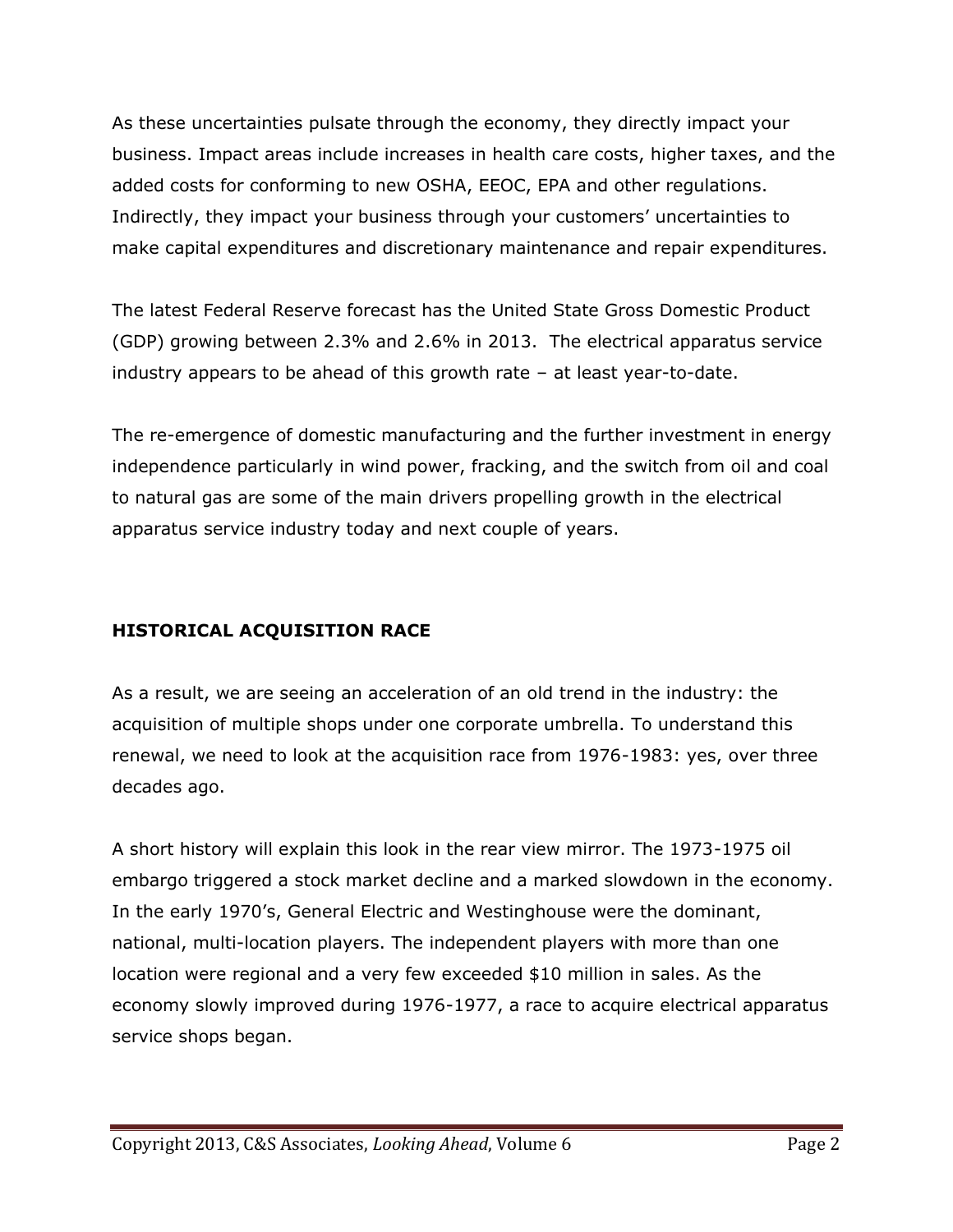The race was driven by:

- Economic uncertainties realized by the abrupt cut off of the oil supply, and the threat that it could happen again.
- Certain manufacturers realized the electrical apparatus service market continued to grow through the embargo and the subsequent impact period. They speculated that this market would be a hedge against economic slowdowns.
- The success of GE and Westinghouse in this industry.
- A host of owners who were WWII veterans reaching retirement age.
- A belief that investment by the government and industry would substantially be increased to reduce the nation's energy dependence on foreign oil that had kept us in line at the service station to buy gas – often for hours.
- Early investment and research into electric vehicles that were quickly minimized as the oil markets stabilized.

Reliance Electric, Siemens, Emerson/U.S. Motors, and National Electrical Coil all went "racing" after profitable, larger companies.

For five to seven years, buyers courted the larger companies in the industry, bid up the prices paid, and completed deals as they built out their network of shops. These buyers then drew national maps of the markets they served and the markets that were not served. Medium sized companies were approached and purchased to "fill in the gaps."

*Author's note: I was the Controller for the Emerson/U.S. Motors service division during much of this race and was immersed in the acquisitions made in the industry.*

This race lasted through the early to mid-1980's. Over the following two decades, most of these networks of shops, including Westinghouse, were dismantled, with the notable exception of the Reliance shops. Today, remnants of these networks exist within some of the larger companies in the industry. Most of the shops were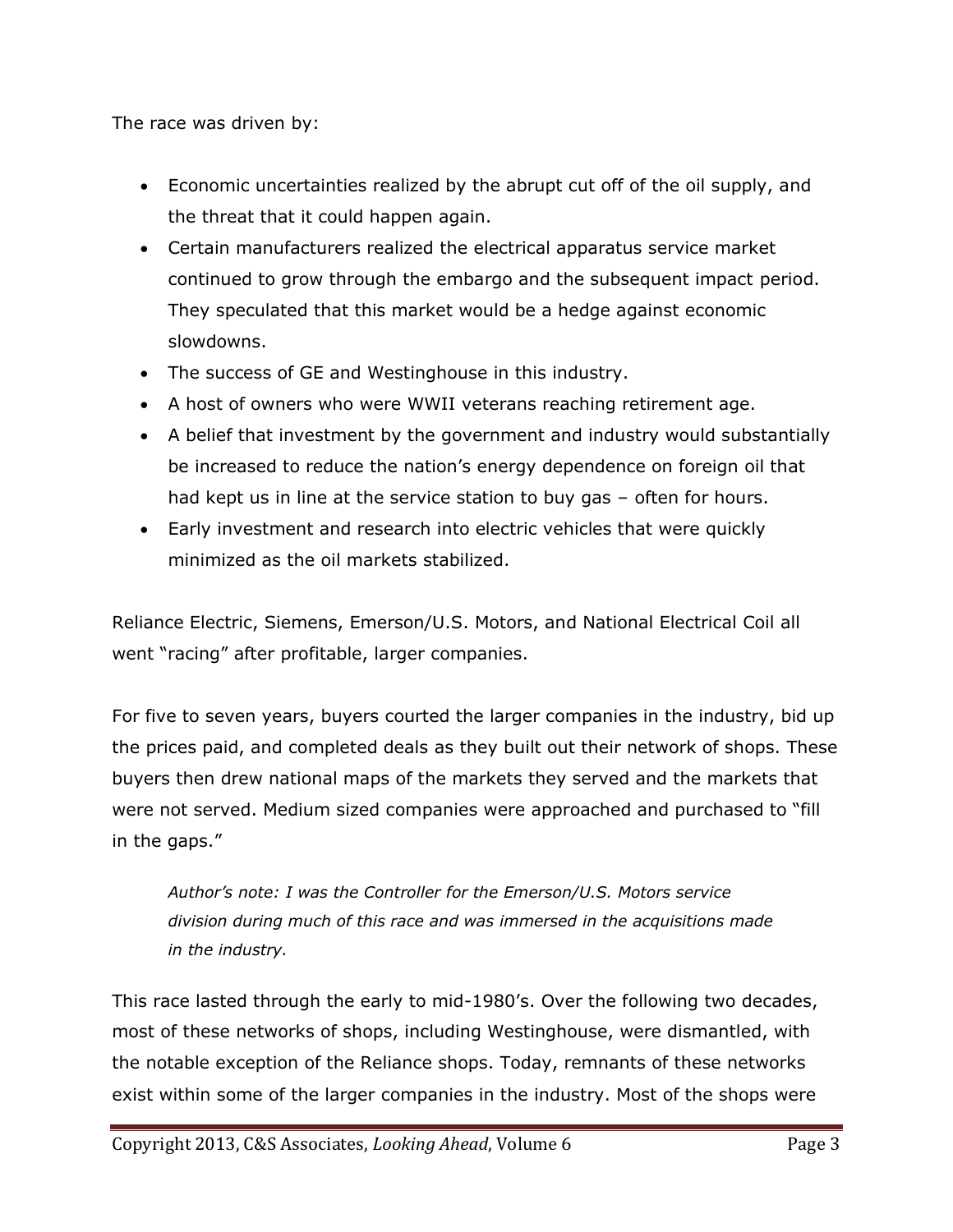sold off to independent owners. GE drastically reduced its number of shops, mostly through closures.

Since the waning of that race, other buy-sell transactions (some big, many small) have happened throughout the industry, but they do not have the same accelerated pace or pricing frenzy.

# **TODAY'S ACQUISITION RACE**

It's now 2013 and we are again slowly recovering from an economic downturn: the financial crisis created by the housing bubble. The acquisition race is back on.

Driving this new race are:

- Growing market demand for electrical apparatus repair and service in the manufacturing and utility industries.
- Renewed national focus on energy savings and independence including electric vehicles.
- Frustrated business owners disheartened from the unprecedented uncertainties created by our government.
- A generation of "Baby Boomer" owners facing retirement and needing to "cash out".
- Billions of available dollars of corporate and private equity money looking for decent investment returns.

Compare these drivers to the earlier ones; history does repeat itself.

The list below reflects the current status of this race. Many other transactions are under consideration. We may see other operating industrial companies and Private Equity Firms enter the race, and it will continue over the next three to five years.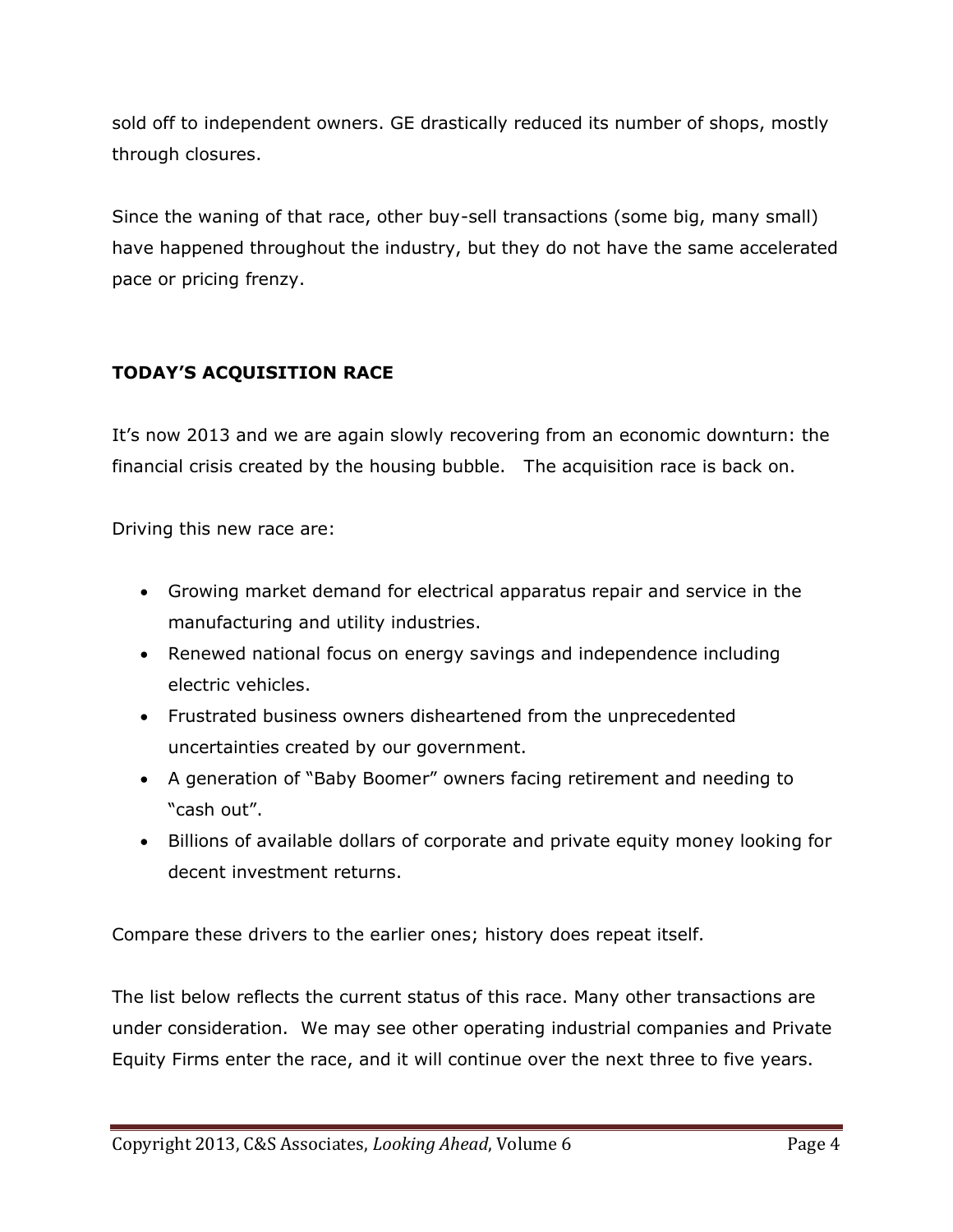# **Large Electrical Apparatus Service Company Transactions Completed in Recent Years.**

Note: this list does not include all of the other industrial service companies or divisions owned by the buyers, and the list may be incomplete.

Buyer: Boulder Capital, Chicago, IL (Private Equity firm) through Industrial Service Solutions, Chicago IL

Sellers:

- RAM Industrial Services, Inc., Leesport, PA

- Pennsylvania Electric Motor Service, Erie, PA

Buyer: Timken, Canton, OH Sellers:

- Wazee Companies, Denver, CO (including H&N Electric)
- Smith Services, Princeton, WV

Buyer: Oak Tree Capital Management, Los Angeles, CA (Private Equity firm)

Seller:

- Shermco Industries, Irving, TX

Buyer: Integrated Electrical Services, Inc., Houston, TX Seller:

MISCOR, Massillon, OH (announced, not completed)

Buyer: Odyssey Investment Partners, New York, NY (Private Equity

 Firm), through Integrated Power Services, Greenville, SC Sellers:

- The "old" Reliance chain of motor shops multiple locations (Bought from The Riverside Company, New York, NY, (Private Equity Firm), who originally acquired these shops from Baldor/Reliance.
- Monarch Electric, Cleveland, OH
- Electro-Mec, Punxsutawney, PA
- TRICO TCWIND, Litchfield, MN
- Industrial Apparatus Service, Houston, TX

Buyer: High Street Capital. Chicago, IL (Private Equity Firm) Seller:

- Koontz-Wagner, South Bend, IN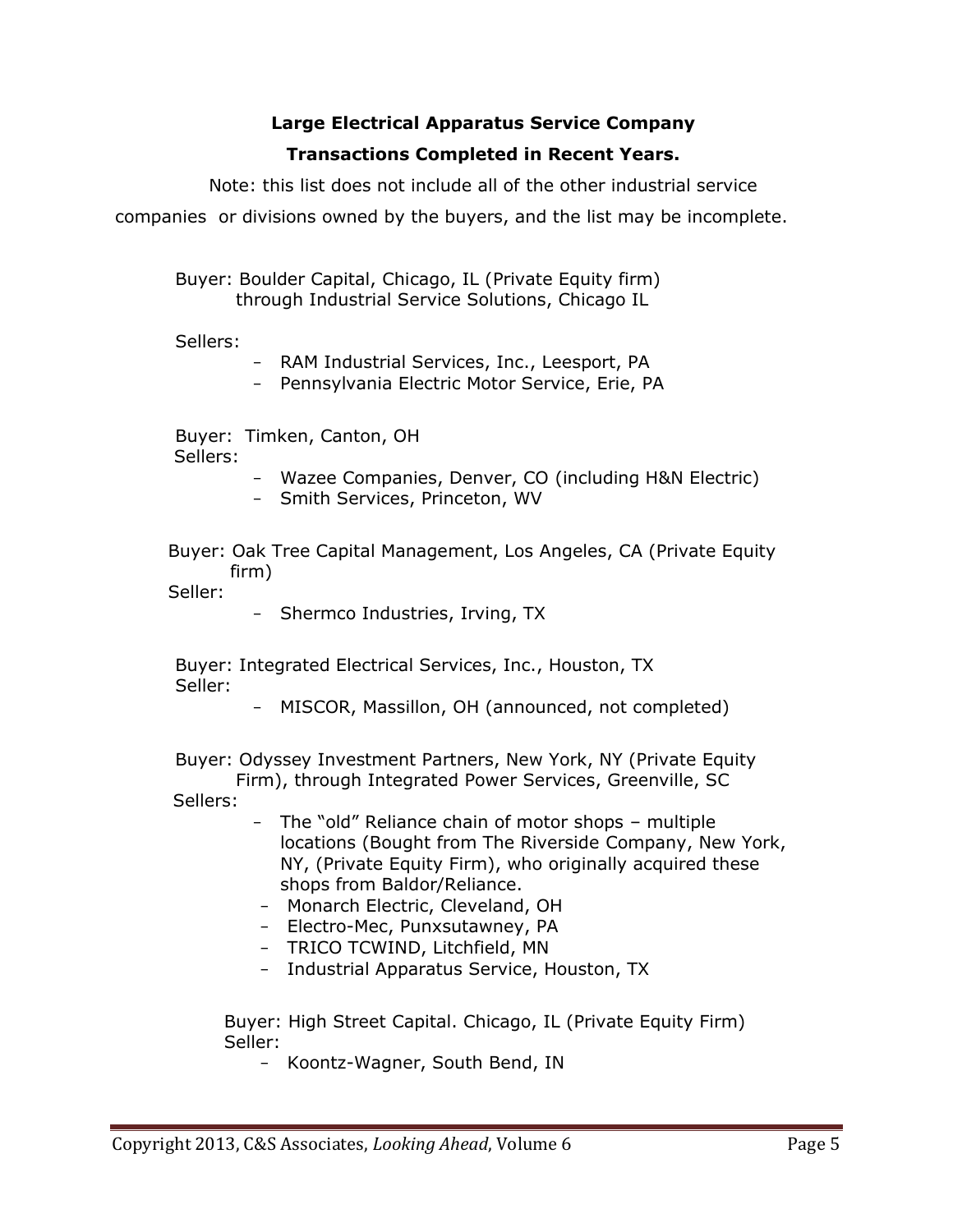There are two types of buyers:

- Operating companies such as Timken (NYSE: TKR) and Integrated Electrical Services, Inc. (NASDAQ: IESC)
- Private Equity Firms such as Odyssey, Boulder, High Street and Oak Tree (NYSE: OAK)

The general criteria that the buyers are using for larger acquisitions in the industry are:

- Annual sales of \$10 million and above,
- Restated Earnings Before Interest, Taxes, Depreciation and Amortization (EBITDA) of \$1 million or more,
- Growth Potential
- Management, Management, Management!!!

Buyers typically use an EBITDA multiple of 5x to 7x to calculate the purchase price of the total capital of a company, i.e. the stockholders' equity plus any interest bearing debt. A 6x multiple is not uncommon today. In the 1970-1980 race, the EBITDA multiple was nearer 5x due to higher interest costs. This purchase price excludes real estate which is typically leased or sold at an appraised fair market value. Before applying any pricing multiplier, buyers will restate the reported EBITDA for certain discretionary expenses found in many privately held companies, for the market value of owner's salaries, and for the fair market lease value of stockholder owned real estate.

### **HOW THIS RACE AFFECTS YOU**

If history is any indication, the following will affect the industry as this race continues.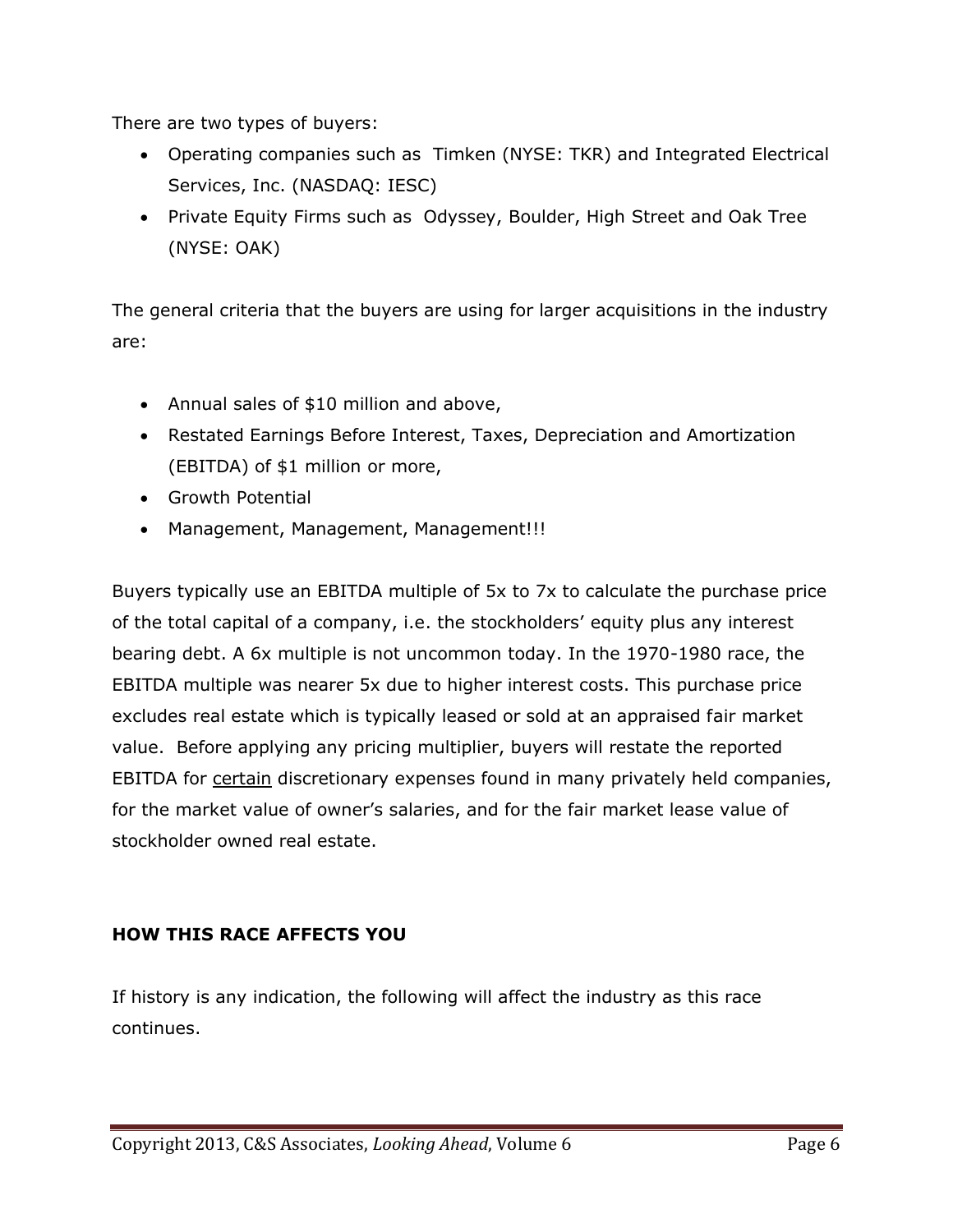1. Prices will be bid up to acquire the better industry players. While sales, profitability, and growth are important, the most important criteria evaluated by the buyers will be management, management, management.

Studies have shown that 60% to 70% of all business owners are gone from their companies within one year of a sale, regardless of contracts, employment commitments, etc. While I am sure the following is not 100% accurate, I can't think offhand of any owners from the earlier race that remained with the buyers more than a year.

The culture clash between operating as an independent owner versus working for someone else is often too great for the seller and/or the buyer. And, the seller now has a couple of million dollars for fishing, golfing or other bucket-list ambitions that have been deferred for years while growing the business.

The larger selling companies have a depth of competent management which buyers rely on to step up to the number one position within the structure of the newly gained parent company.

2. As these buyers draw their national maps to define their geographic gaps, the buying will trickle down to medium-sized companies with \$5 million to \$10 million in annual sales. There will be less "bidding up" of the prices as companies in this range of sales are more dependent on the management and technical skills of the owner. There remains the risk of the owner leaving while there is less other competent management to run the business.

3. There will be minimal direct effect on companies under \$5 million in sales. The initial cost for buyers to acquire any business is many tens of thousands of dollars for management, legal, and accounting costs. These costs generally make the acquisition of smaller companies uneconomical.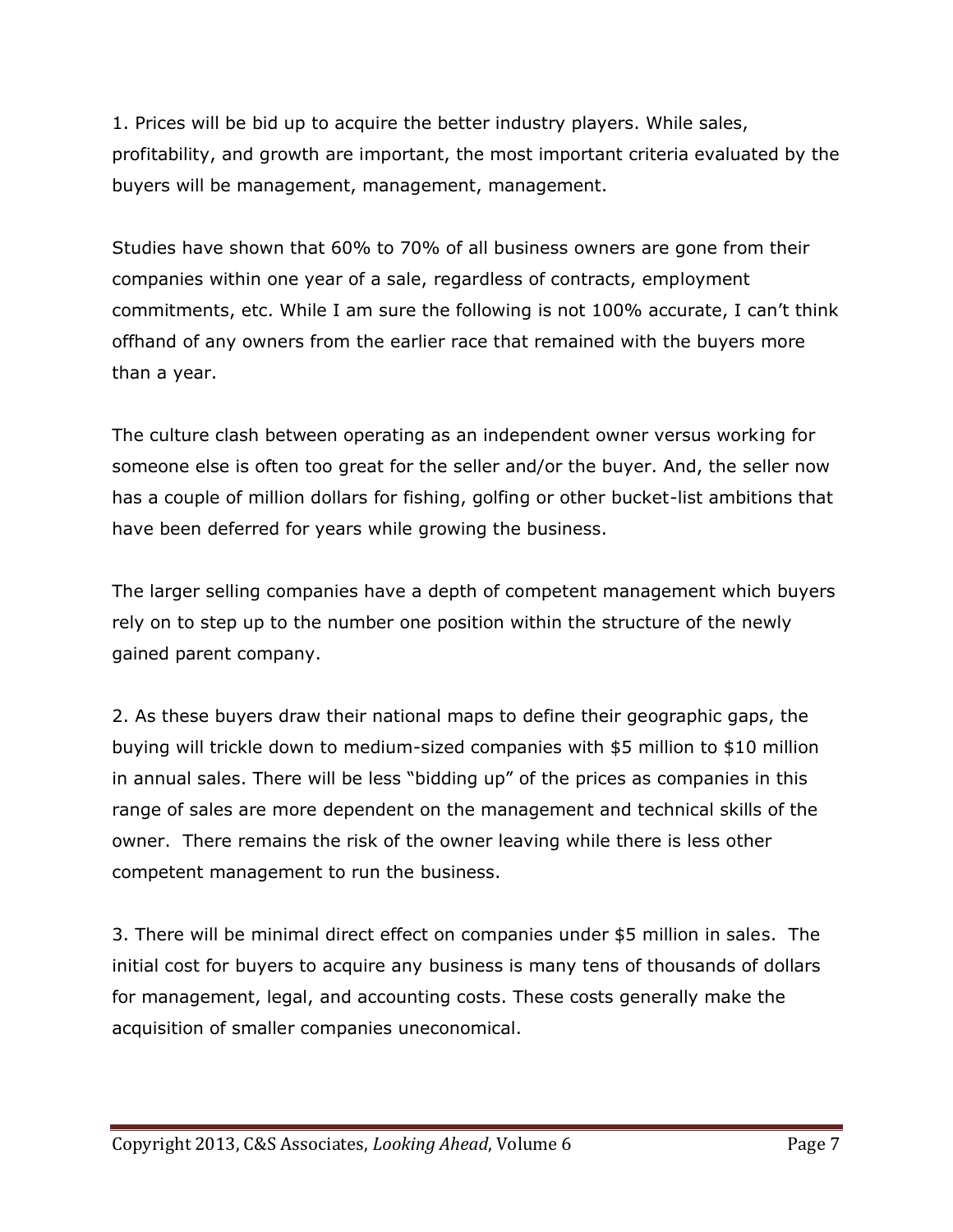However, there are indirect effects on the smaller shops that can produce very positive results.

- With any acquisition, there will be some shuffling of hourly and salaried employees. The acquiring companies often reduce redundant personnel to save costs. While smaller companies often cannot match the pay or fringe benefit packages of the larger players, they can offer a more personal human relations environment and sometimes better working conditions.
- Some customers may not want to deal with new owners for a host of reasons. These customers become candidates for switching to smaller companies.
- Certain product lines may not be compatible with new owner's current product lines. This offers an opportunity for a smaller company to fill that need for the product manufacturer.

Two well-worn, but true sayings summarize what is happening in the industry: "The only constant is change" and "History repeats itself." We are experiencing constant change in the ownership of companies in the industry. This accelerated acquisition activity mirrors the late 1970's and early 1980's. For now, the race is on. It will be interesting to see who the winners are. Whether these combinations of shops will be dismantled after five to ten years, similar to the dismantling in the 1980's, remains to be seen.

The majority of Private Equity Firms will exit from the companies they acquire within four to seven years. Anyone considering a sale to a Private Equity Firm should take that firm's exit strategy into consideration with their initial sale decision, especially if the sale has any long-term seller financing or earn-out provisions.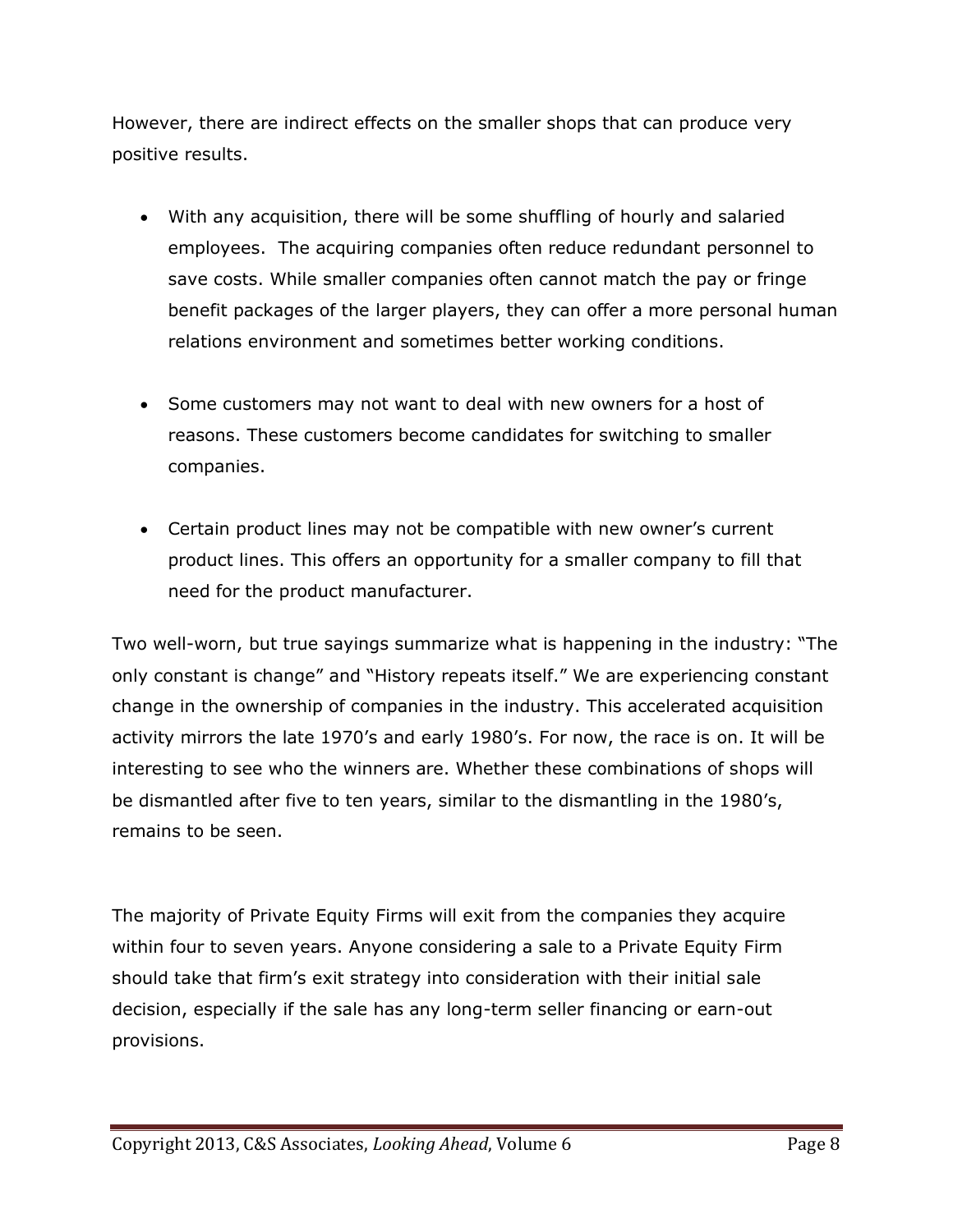Operating companies generally do not have an exit strategy. Their goals may include integrating the newly acquired companies into their current operations through such things as:

- Sharing customers
- Joint sales and marketing
- Consolidated purchasing
- Facility sharing

### **SIDEBAR 1**

If you are still a "C" corporation and are considering a sale at some point in a five to ten year time frame, I strongly recommend converting to an "S" corporation this year. The waiting period to take advantage of the reduced single tax burden from the asset sale of an "S" corporation instead of the double taxation from the sale of a "C" corporation is temporarily reduced to 5 years from 10 years. However, as of now, that provision will revert back to 10 years at the end of 2013. I encourage you to check with your accountant for the details.

### **SIDEBAR 2**

Please email me for a free copy of the ebook: "Buy-Sell Agreements for Baby Boomer Business Owners." (Offer good through August 1, 2013.)

This informative ebook is an easy read for business owners. It will save you money and aggravation if you have (or should have) a Buy-Sell agreement for any part of your company with partners, family members, managers, employees, exemployees, about to be ex-spouses, or anyone else. Thoroughly planned and well documented Buy-Sell agreements are critical documents for succession planning, for keeping harmony within your company, for maintaining good family relationships, and for avoiding costly legal fees.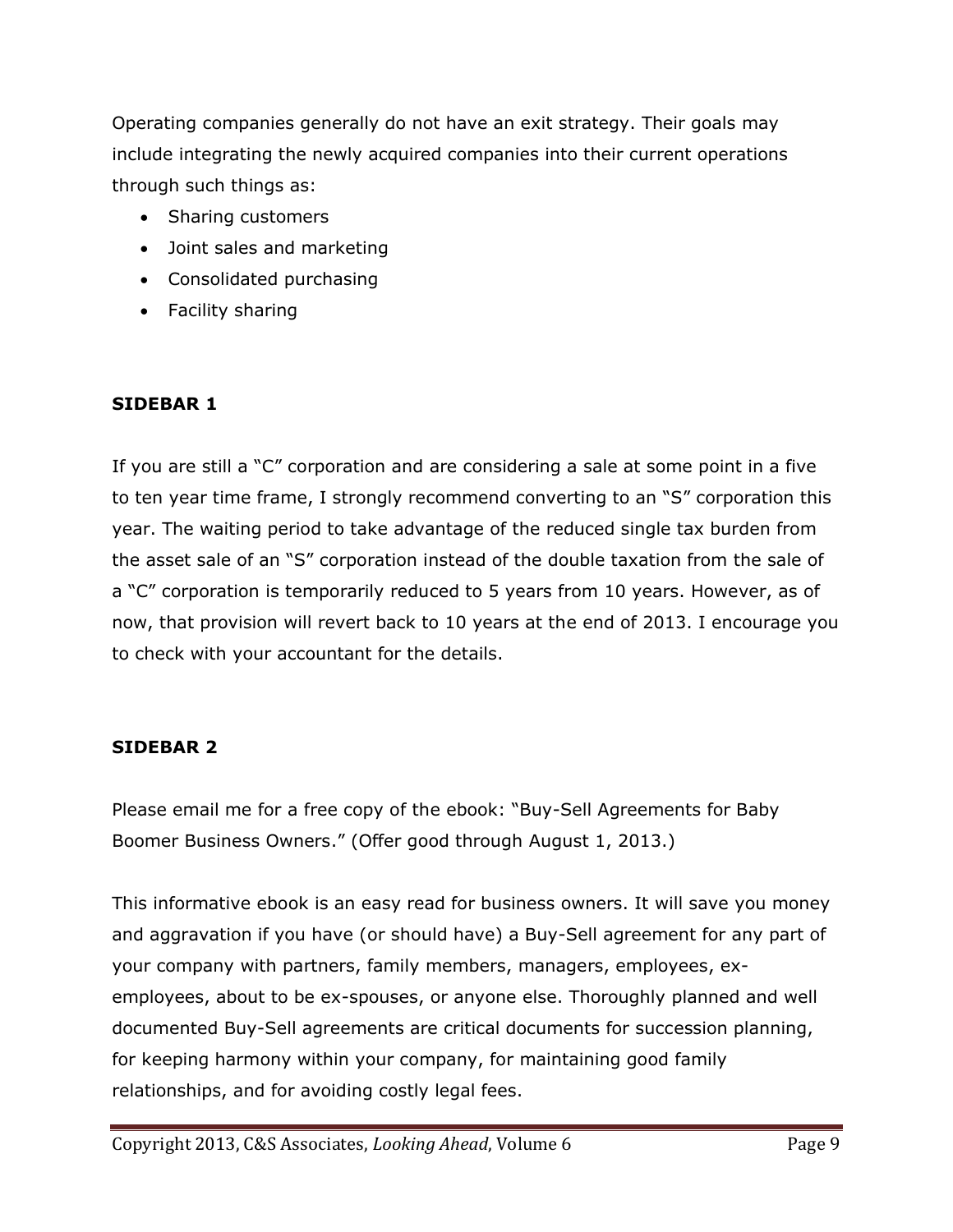Buy-Sell agreements should address all of the potential issues in the actions covered by the acronym: QFRDDD or Quit, Fire, Retire, Disable, Die, Divorce. There are actually at least 20 "D" conditions that may arise where a good Buy-Sell agreement proves invaluable.

## **MY CONTRIBUTION**

If you are approached by any potential buyer and you have questions, please call me. All inquiries are kept confidential: never an obligation for a brief phone call.

Regardless of size, business valuations and succession plans play an important role to any business owner considering the sale or succession of his or her company. For over thirty years I have assisted business owners in this industry in valuation and succession.

I will be staying at the Luxor Hotel next door to Mandalay Bay during the EASA Convention in Las Vegas. Please call me to arrange a confidential meeting. Of course, if you are not attending the convention, please call me at your convenience. (Cell: 205-837-4845)

The questionnaires I have prepared for helping to initiate a good discussion may be found at:

- <http://www.emailmeform.com/builder/form/mr5TcsC2RffdG> for valuation, and
- <http://www.emailmeform.com/builder/form/Opu487J20rbh6A> for succession planning.

They can be printed out for your use, or completed and submitted to me. The information will be kept confidential.